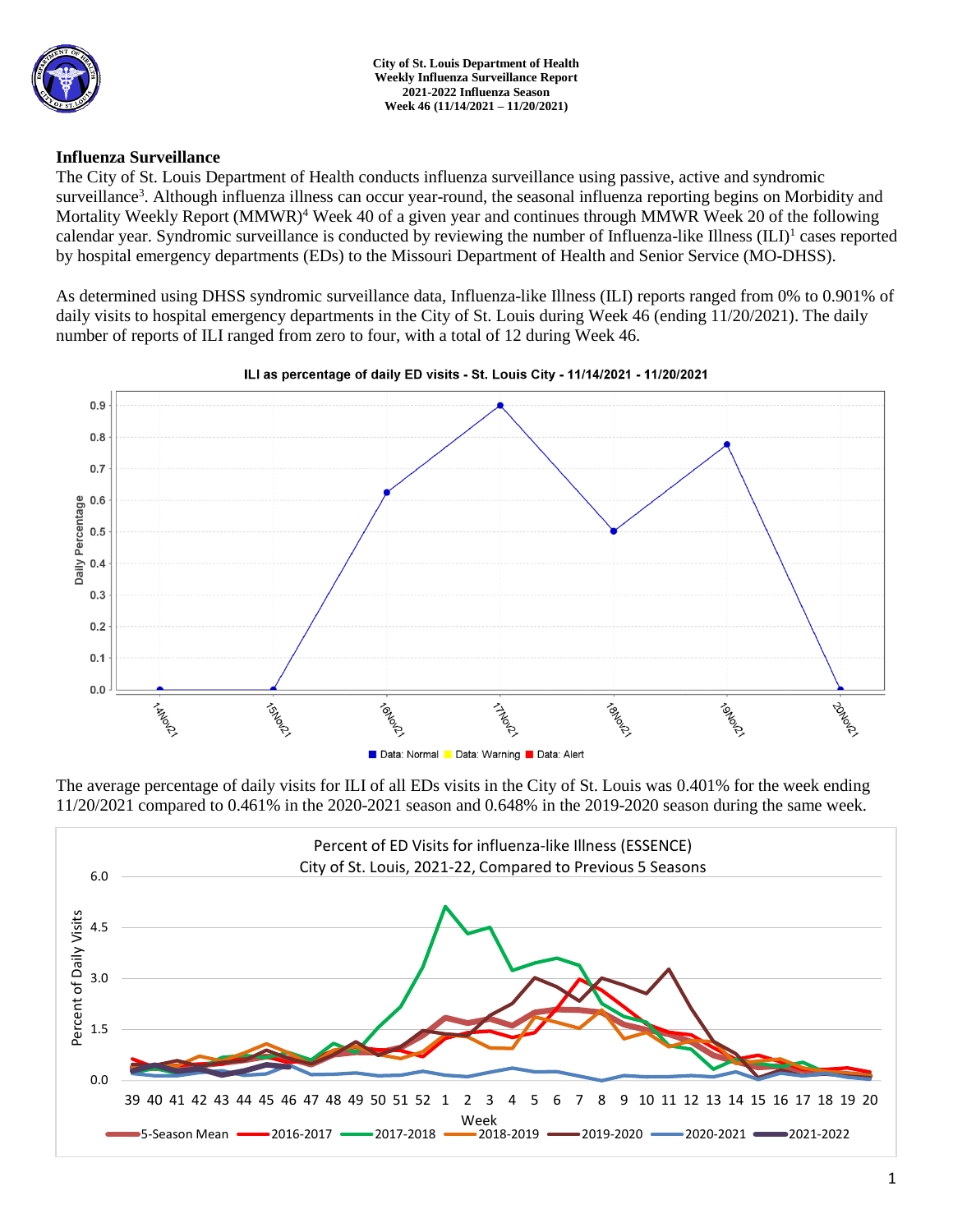

Passive surveillance is conducted through reporting of confirmed influenza cases<sup>2</sup> from various surveillance sites like hospitals, offices of healthcare providers, and laboratories. As of the current influenza season, for the week ending 11/20/2021, there have been four cases of Influenza A and six cases of Influenza B, for a total of 10 influenza cases in the City of St. Louis. Influenza A accounted for 40%, while influenza B accounted for 60% of total influenza cases. The data for the latest two weeks is provisional and is subject to change in the following weeks.

## **Table 1: Number of Influenza Cases by Influenza Type**

| Influenza Type              | Week 44<br>$(10/31/2021 -$<br>11/6/2021 | Week 45<br>$(11/7/2021 -$<br>11/13/2021 | Week 46<br>$(11/14/2021 -$<br>11/20/2021) | 2021-2022*<br>Season-to-Date | Percentage |
|-----------------------------|-----------------------------------------|-----------------------------------------|-------------------------------------------|------------------------------|------------|
| Influenza A                 | 0                                       |                                         |                                           | 4                            | 40%        |
| Influenza B                 |                                         |                                         |                                           | 6                            | 60%        |
| Influenza unknown / Untyped | 0                                       | 0                                       |                                           |                              | 0%         |
| <b>Total</b>                | 0                                       |                                         |                                           | 10                           | 100%       |

# **Table 2: Number of Influenza Cases by Age Group**

| <b>Age Group</b> | Week 44<br>$(10/31/2021 -$<br>11/6/2021 | Week 45<br>$(11/7/2021 -$<br>11/13/2021) | Week 46<br>$(11/14/2021 -$<br>11/20/2021) | 2021-2022*<br>Season-to-Date | Percentage |
|------------------|-----------------------------------------|------------------------------------------|-------------------------------------------|------------------------------|------------|
| 0 to 4 years     | 0                                       |                                          | 0                                         | 3                            | 30%        |
| 5 to 14 years    | 0                                       | 0                                        |                                           |                              | 10%        |
| 15 to 24 years   | 0                                       | 0                                        |                                           |                              | 20%        |
| 25 to 49 years   | 1                                       | 0                                        | 0                                         | 2                            | 20%        |
| 50 to 64 years   | 0                                       | 0                                        | 0                                         |                              | 10%        |
| 65+ years        | 0                                       | 0                                        | 0                                         |                              | 10%        |
| <b>Total</b>     | 0                                       |                                          |                                           | 10                           | 100%       |

### **Table 3: Number of Influenza Cases by Age Group and Type**

For Cases Reported between 09/26/2021 and 11/20/2021

| <b>Age Group</b> | <b>Type A</b> |      | <b>Type B</b> |      | <b>Unknown Type</b> |   | <b>Total</b> |      |
|------------------|---------------|------|---------------|------|---------------------|---|--------------|------|
|                  | n             | %    | n             | %    | n                   | % | n            | %    |
| 0 to 4 years     |               | 50.0 |               | 16.7 |                     |   |              | 30.0 |
| 5 to 14 years    |               | 25.0 |               | 0.0  |                     |   |              | 10.0 |
| 15 to 24 years   |               | 25.0 |               | 16.7 |                     |   |              | 20.0 |
| 25 to 49 years   |               | 0.0  |               | 33.3 |                     |   |              | 20.0 |
| 50 to 64 years   |               | 0.0  |               | 16.7 |                     |   |              | 10.0 |
| 65+ years        |               | 0.0  |               | 16.7 |                     | 0 |              | 10.0 |
| Total            |               |      |               |      |                     |   | 10           |      |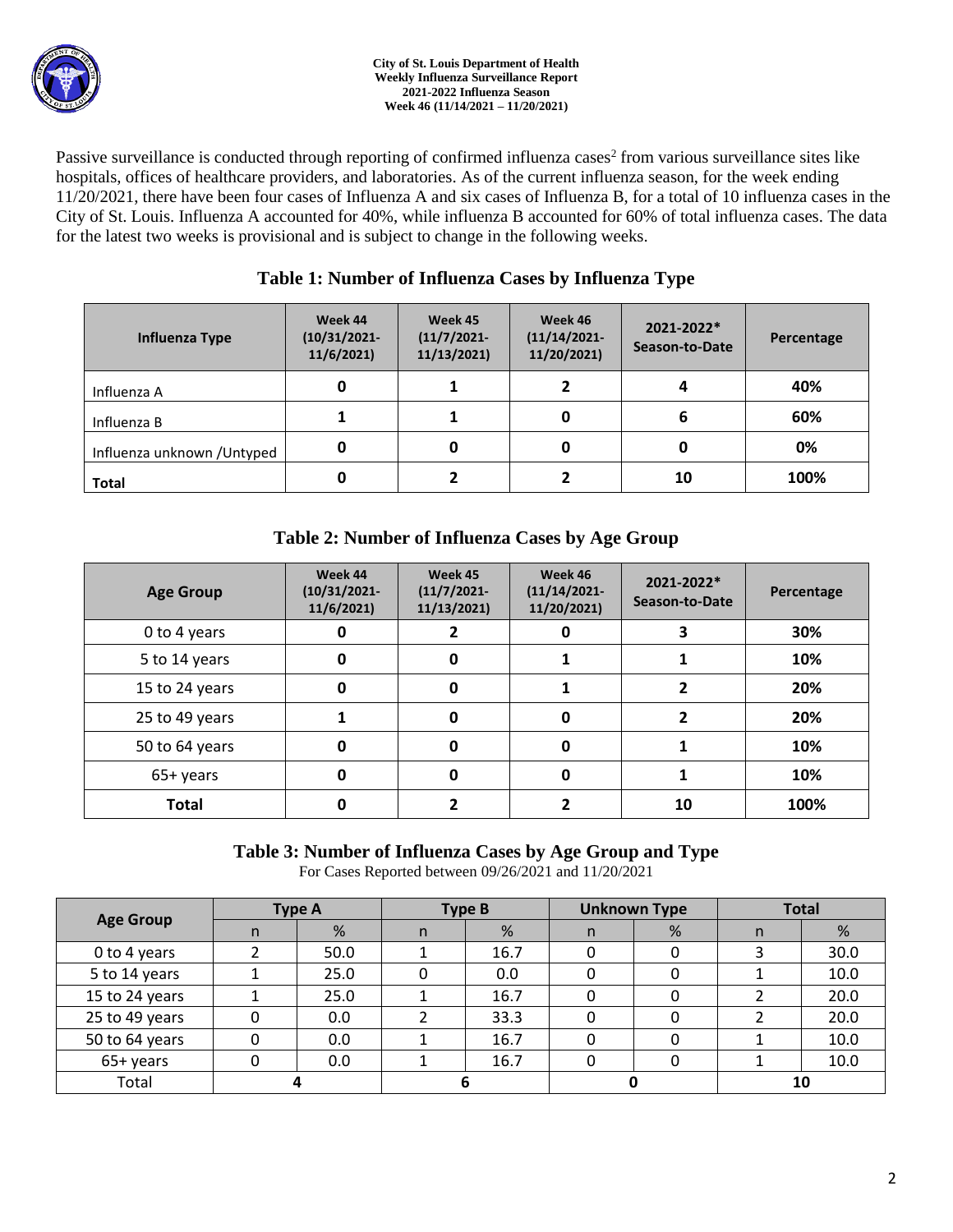

### **Table 4: Weekly Counts of Influenza Cases Through Previous 5 Seasons**

| <b>Previous</b><br><b>Seasons</b> | 2016-2017 | 2017-2018 | 2018-2019 | 2019-2020 | 2020-2021 | 2021-2022 | 5-Season<br><b>Mean</b> | 5-Season<br><b>Median</b> |
|-----------------------------------|-----------|-----------|-----------|-----------|-----------|-----------|-------------------------|---------------------------|
| Week 44                           |           | 18        |           |           |           |           |                         |                           |
| Week 45                           |           |           |           |           |           |           |                         |                           |
| Week 46                           |           |           |           |           |           |           |                         |                           |



### **City of St. Louis Influenza Outbreaks:**

During the week ending 11/20/2021, no influenza outbreaks have been reported to the City of St. Louis Department of Health.